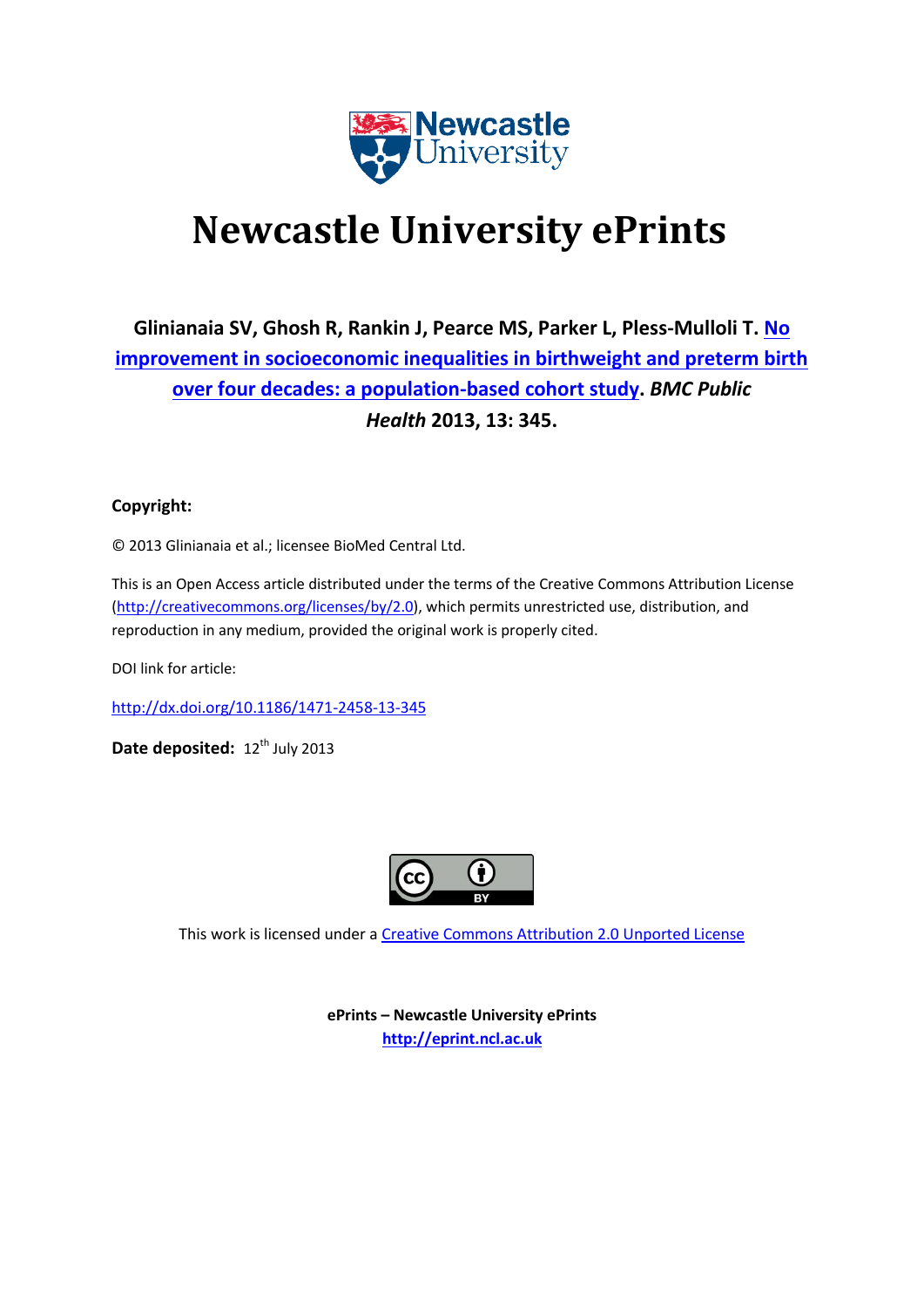## **RESEARCH ARTICLE Example 2014 12:30 The SEAR CHIPS 2014 12:30 The Open Access**



# No improvement in socioeconomic inequalities in birthweight and preterm birth over four decades: a population-based cohort study

Svetlana V Glinianaia<sup>1,4\*</sup>, Rakesh Ghosh<sup>2</sup>, Judith Rankin<sup>1</sup>, Mark S Pearce<sup>1</sup>, Louise Parker<sup>3</sup> and Tanja Pless-Mulloli<sup>1</sup>

## Abstract

Background: Birthweight and gestational age are associated with socioeconomic deprivation, but the evidence in relation to temporal changes in these associations is sparse. We investigated changes in the associations between socioeconomic status (SES) and birthweight and gestational age in Newcastle upon Tyne, North of England, during 1961–2000.

Methods: We used population-based data from hospital neonatal records on all singleton births to mothers resident in Newcastle (births with complete covariate information  $n = 113,182$ ). We used linear regression to analyse the associations between neighbourhood SES and birthweight over the entire 40-year period and by decade, and logistic regression for associations with low birthweight (LBW) and preterm birth, adjusting for potential confounders.

**Results:** There was a significant interaction between SES and decade of birth for birthweight ( $p = 0.028$ ) and preterm birth (p < 0.001). Socioeconomic gradients were similar in each decade for birthweight outcomes, but for preterm birth, socioeconomic disparities were more evident in the later decades [for 1961–70, odds ratio (OR) was 1.1, 95% CI 0.9, 1.3, for the most deprived versus the least deprived quartile, while for 1991–2000, the corresponding OR was 1.5, 95% CI 1.3, 1.7]. In each decade, there was a significant decrease in birthweight adjusted for gestational age for the most deprived compared to the least deprived SES group [1961–1970: -113.4 g (95% CI–133.0, -93.8); 1991–2000: –97.5 g (95% CI–113.0, –82.0)], while there was a significant increase in birthweight in each SES group over time.

**Conclusions:** Socioeconomic inequalities did not narrow over the four decades for birthweight and widened for preterm birth. Mean birthweight adjusted for gestational age increased in all socioeconomic groups, suggesting an overall increase in fetal growth.

Keywords: Low birthweight, Preterm birth, Socioeconomic status, Townsend deprivation score, Temporal trends

## Background

Birthweight and gestational age are major determinants of perinatal and infant mortality [\[1,2](#page-8-0)], with low birthweight (LBW) and preterm birth being associated with much higher risks of infant mortality [\[3](#page-8-0)], childhood morbidity and developmental disability [\[4,5](#page-8-0)]. Impaired fetal growth is also considered to contribute to adult

diseases, such as diabetes and cardiovascular disease [\[6](#page-8-0)]. In developed countries, the overall rates of preterm birth and LBW increased over the last two decades of the 20th century [[7-](#page-8-0)[11](#page-9-0)] as well as later [\[12,13](#page-9-0)] as a result of the rise in multiple birth rates, but also due to an increase in preterm birth rates in singletons consequent to obstetric interventions at earlier gestation. In addition to the societal and family burden of increased mortality and disability linked with reduced birthweight and duration of pregnancy, there is a substantial cost to health services in providing appropriate care for these infants [[14\]](#page-9-0), which makes it an important public health issue.



© 2013 Glinianaia et al.; licensee BioMed Central Ltd. This is an Open Access article distributed under the terms of the Creative Commons Attribution License [\(http://creativecommons.org/licenses/by/2.0\)](http://creativecommons.org/licenses/by/2.0), which permits unrestricted use, distribution, and reproduction in any medium, provided the original work is properly cited.

<sup>\*</sup> Correspondence: [svetlana.glinianaia@ncl.ac.uk](mailto:svetlana.glinianaia@ncl.ac.uk) <sup>1</sup>

<sup>&</sup>lt;sup>1</sup> Institute of Health & Society, Newcastle University, Newcastle upon Tyne, England, UK

<sup>4</sup> Institute of Health & Society, Newcastle University, Baddiley-Clark Building, Richardson Road, Newcastle upon Tyne NE2 4AX, UK

Full list of author information is available at the end of the article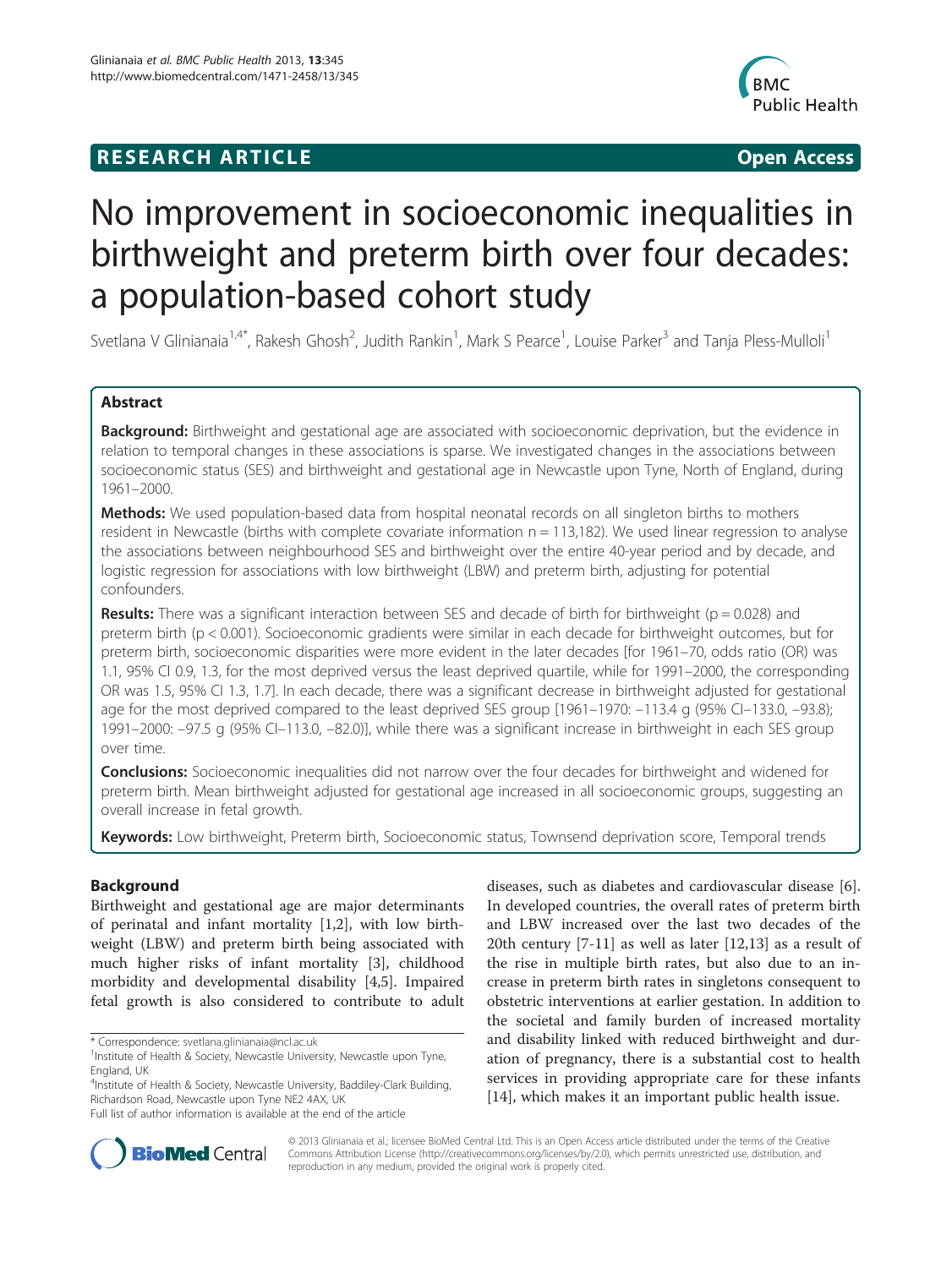The well-established associations of adverse perinatal outcomes, such as LBW and preterm birth, with socioeconomic deprivation [\[2](#page-8-0)[,15](#page-9-0)-[19\]](#page-9-0) are mediated through maternal nutritional status, smoking and drinking habits, and exposure to environmental hazards etc [\[18,20-22](#page-9-0)]. Given the widening differences in overall mortality between the affluent and deprived groups in the United Kingdom [[23\]](#page-9-0), and persistent inequalities in perinatal mortality [[24\]](#page-9-0), it is important to monitor whether socioeconomic inequalities in birthweight and gestational age reduced over time as a result of wider access to health care and dramatic advances in prenatal care, improvement in people's living conditions, nutrition and public health attempts to tackle socioeconomic health inequalities.

This population-based study aims to investigate decadal changes in birthweight and gestational age in relation to area-based socioeconomic status (SES) in Newcastle upon Tyne, UK, from 1961 to 2000. Compared to studies from larger areas over shorter periods [[25-27\]](#page-9-0), this study from a relatively small conurbation, with a rich industrial history and a stable population, covers a four-decade period. This allowed us to examine temporal changes in the associations between area deprivation and both birthweight and gestational age, which is not possible in studies using vital statistics birth record data.

## Methods

This population-based study included all singleton births to mothers resident in Newcastle upon Tyne, North of England, from 1961 to 2000 (population reduced from 336,000 in 1961 to 266,200 in 2001: [http://www.newcastle.](http://www.newcastle.gov.uk/your-council/statistics-and-census-information/population-past-estimates-and-trends) [gov.uk/your-council/statistics-and-census-information/](http://www.newcastle.gov.uk/your-council/statistics-and-census-information/population-past-estimates-and-trends) [population-past-estimates-and-trends\)](http://www.newcastle.gov.uk/your-council/statistics-and-census-information/population-past-estimates-and-trends). Newcastle has transformed from a city with heavy industry and coal production in the early 1960s to a city with a predominantly service-based economy by 2000. The population structure of the region is characterised by a low percentage of ethnic minorities (2%) [[28](#page-9-0)], and a relatively stable population with low levels of both inward and outward migration, including low residential mobility in pregnancy [[29](#page-9-0)]. A major part of the database (over 1961–1992) was compiled for the historical Particulate Matter and Perinatal Events Research (PAMPER) study [\[30](#page-9-0)], with data for later years (1993–2000) being added. A description of the population and the construction of the PAMPER dataset, its completeness and accuracy has been reported previously [\[31](#page-9-0)]. Briefly, for 1961–92 we collected information on births from hospital neonatal records of the two major maternity hospitals at that time, which merged into one maternity hospital in 1993. We also obtained information on home births, which constituted approximately one-third of all births during the early 1960s (reducing to 0.4% in 1973) [[31](#page-9-0)], from birth ledgers. Birth ledgers did not record information on birthweight, gestational age and other

covariates, but helped in ascertaining the total number of births for the early 1960s. We also used several other local (Tyne and Wear Archives), regional (Regional Maternity Survey Office, Newcastle) and National (Office for National Statistics, UK) sources to construct and validate the database.

We defined LBW as a birthweight less than 2500 g; gestational age as time between the woman's last normal menstrual period (LMP) and date of delivery; preterm birth as birth at less than 37 completed weeks of gestation. For consistency across the study period, and meaningful comparison of preterm birth and low birthweight rates between the decades, we excluded stillbirths at <28 completed weeks of gestation, even for births from October 1992 when the legal cut-off in gestational age for stillbirth was changed to 24 completed weeks in England and Wales. Births with a birthweight <500 g were also excluded if gestational age was unknown.

The Townsend Deprivation Score (TDS), an area-based measure of material deprivation incorporating the proportion of home ownership, car ownership, unemployment and overcrowding, was calculated at the enumeration district (ED) level using data from the 1971 (for 1961–76), 1981 (for 1977–1986) and 1991 (for 1987–1996) UK Census Surveys. ED is the finest geographical scale of census area (approximately 450 people in 200 households) in England and Wales for which census data were available. We identified EDs from the maternal residential postcode at birth (typically one postcode covers about 15 addresses) or grid reference (a unique spatial identifier commonly used in the UK that specifies a position on a map). We used the 2001 Census data for births between 1997 and 2000 to calculate TDS which were available at the Census ward level (census output areas covering about 120 households were allocated to postcodes, from which Census wards were obtained and the appropriate TDS were assigned) rather than ED level. We used TDS quartiles for this analysis, Q1 representing those resident in wards assumed to be the least deprived to Q4 representing those assumed to be most deprived. Since there can be considerable change in SES from one decade to the other [\[32\]](#page-9-0), we calculated TDS quartiles separately for each decade to increase comparability.

There were 131,044 singleton births within the study area between 1961 and 2000; birthweight was available for 118,450 (90.4%) and gestational age for 116,185 (88.7%) births. Data on birthweight and gestational age were missing mainly for home births in the earlier period of the study as it was not recorded in birth ledgers. Information was also available on maternal residential address including postcode, maternal age, parity, TDS and infant sex. Infant sex was available for 131,033 births (>99.9%), maternal age, parity and TDS were available for 118,027 (90.1%), 118,371 (90.3%) and 128,459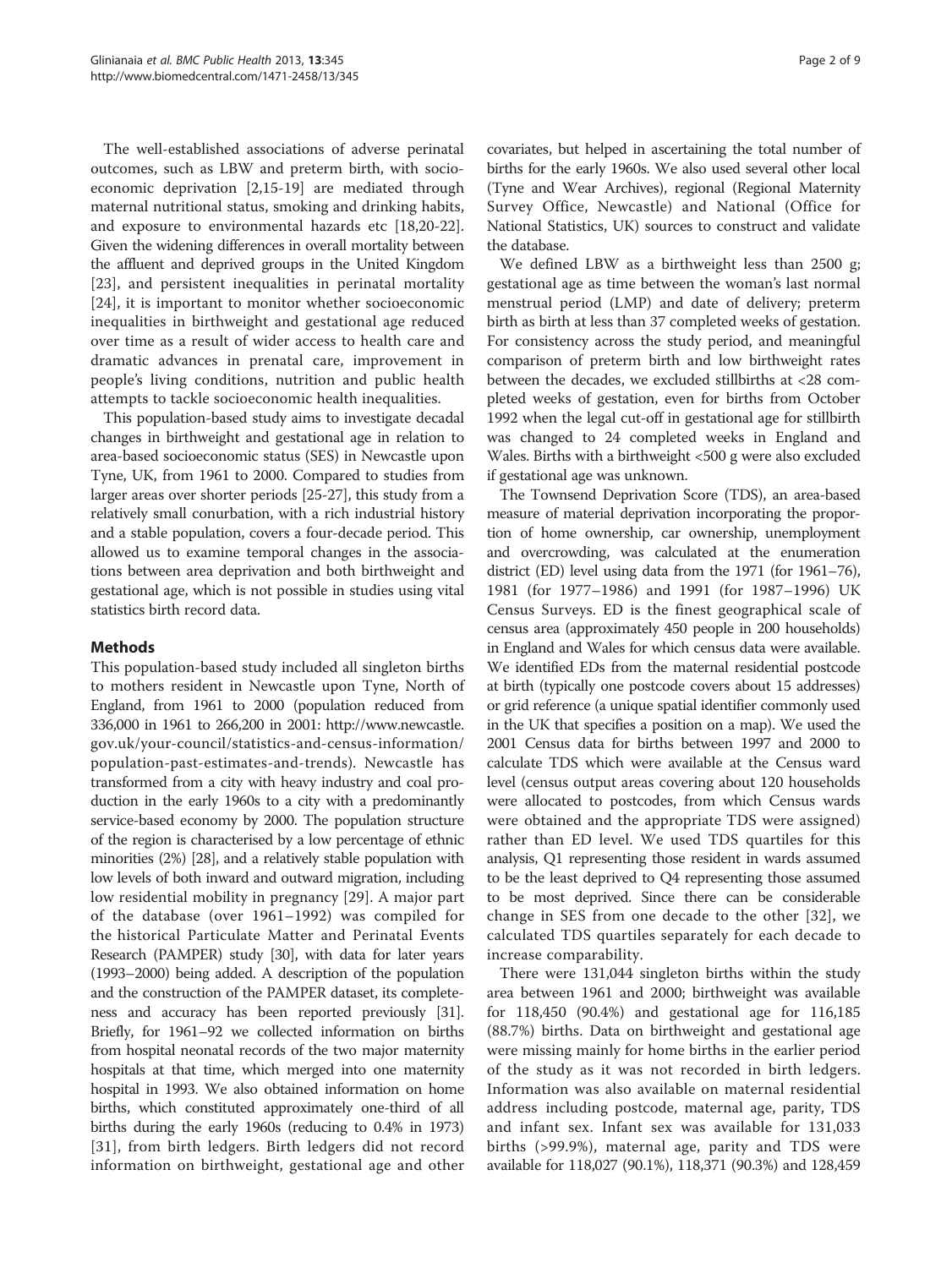(98.0%) births respectively. Multivariable models used 113,182 births for birthweight and 113,431 for gestational age outcomes.

We calculated mean birthweight and the proportions of LBW and preterm birth for each TDS quartile and plotted the trends. We used five-year moving averages to smooth the trends as there was considerable annual variation in each of the outcomes. In multivariable analyses, we fitted linear regression models to birthweight and logistic regression models to the dichotomous outcomes, LBW and preterm birth. We report regression coefficients for linear regression and odds ratios (ORs) for logistic regression with corresponding 95% confidence intervals (95% CI). Maternal age, parity and infant sex were included as categorical variables in the model with maternal age as five year groups (<20, 20–24, 25–29, 30–34, 35–39 and ≥40 years) and parity as primipara, one, two, three and  $\geq$  four. TDS quartiles (with 25<sup>th</sup>, 50<sup>th</sup> and 75<sup>th</sup> percentile cut-offs) and decades of birth (1–1961–1970, 2–1971–1980, 3–1981–1990 and 4–1991–2000) were also fitted as categorical variables in the models. We chose to use decade of birth rather than individual years to avoid noise due to annual fluctuations in outcomes and to link in with the use of census data. A product term was used to examine whether there was an interaction between TDS quartiles and decade of birth in the adjusted model for each outcome. We also carried out separate analyses by decade. STATA, version 10.1 (StataCorp, College Station, TX, USA) was used for statistical analyses.

The PAMPER study received a favourable ethical opinion from the Sunderland Local Research Ethics Committee (SLREC 1071) to use the hospital neonatal records for 1961–1992. We also received ethical and Caldicott approval to use the birth records for 1993–2002 to extend the PAMPER birth record database. For this sub-analysis we used anonymised data only.

## Results

For the entire study period, there was a clear socioeconomic gradient with a higher risk of reduced birthweight (–95g, 95% confidence interval (CI)–103, –87), LBW (OR 1.6, 95% CI 1.4, 1.7) and preterm birth (OR 1.5, 95% CI 1.4, 1.6) for the most deprived compared to the least deprived TDS quartile.

Overall, mean birthweight increased from 3227 g in 1961 to 3333 g in 2000 (Figure [1](#page-4-0)). Mean birthweight increased in all TDS groups, but the increase was 25% greater in the least deprived group from 3291 g in 1961 to 3447 g in 2000 compared to the most deprived group, from 3124 g in 1961 to 3247 g in 2000. Changes in mean birthweight for Q2 and Q3 were in between the two extreme groups. The mean birthweights (SD) for each TDS quartile by decade are shown in Table [1](#page-4-0).

The percentage of LBW decreased from 10.7% in 1961 to 7.3% in 2000, a decrease of about 30%. The decrease in LBW was similar across all TDS quartiles (annual data not shown). The percentage of LBW and preterm birth for each TDS quartile by decade are shown in Table [1](#page-4-0). The changes in preterm birth in relation to TDS quartiles are shown in Figure [2](#page-5-0). For all TDS groups combined, there was little change in the percentage of preterm birth over four decades (7.5% in 1961 to 7.4% in 2000). In contrast, by TDS quartiles, there was a decrease in the percentage of preterm birth for Q1 (from 7.2% to 5.2%) and Q2 (from 7.4% to 6.9%) and an increase in the percentage of preterm birth for Q3 (from 7.2% to 8.9%) and Q4 (from 7.3% to 8.1%) over the study period (Figure [2\)](#page-5-0). While the proportion of preterm births reduced by a quarter for the least deprived group (Q1), it increased by about the same proportion in Q3 group. This resulted in a marked socioeconomic gradient in the percentage of preterm birth by 2000, which was not observed in the early 1960-s.

There was a significant interaction between TDS quartile and decade of birth for birthweight ( $p = 0.028$ ) but not for LBW ( $p = 0.277$ ). Table [2](#page-6-0) shows that SES gradients existed within each decade for both birthweight outcomes, but for LBW they were relatively smaller, which was reflected in the non-significant interaction result given above. For continuous birthweight, the SES gradient was smaller in the last decade when, compared to the first decade, the increase in birthweight was the most substantial for the most deprived group (Table [3\)](#page-6-0). For preterm birth, there was no socioeconomic gradient in decade one in contrast to a clear gradient in later decades (Table [2\)](#page-6-0), resulting in a highly significant interaction between TDS quartile and decade of birth  $(p < 0.001)$ .

Table [3](#page-6-0) shows that for each TDS quartile birthweight adjusted for gestational age increased throughout the four decades. The results were similar when the analysis was restricted to term births (data not shown).

## **Discussion**

This long-term population-based study from a relatively small conurbation with a stable population reports a clear socioeconomic gradient for continuous birthweight, LBW and preterm birth, with the higher risk of reduced birthweight, LBW and preterm birth in more deprived groups compared to the least deprived group using an area level deprivation measure. Over the four decades, mean birthweight increased and the percentage of LBW decreased across all deprivation groups. However, the percentage of preterm birth decreased in the least deprived groups and increased for the most deprived groups, thereby widening the gap between the most affluent and most deprived groups. There was a significant interaction between area deprivation and decade of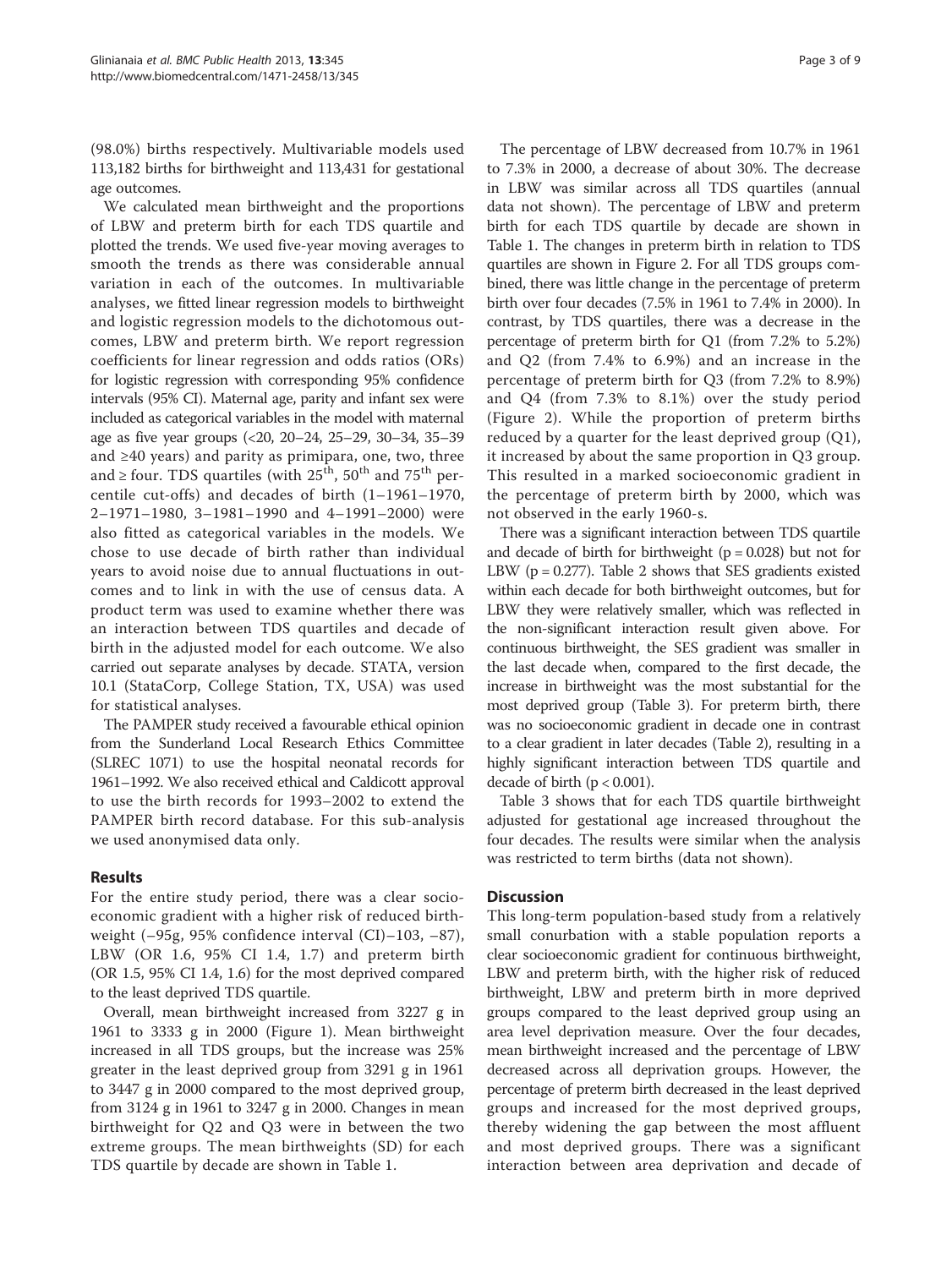<span id="page-4-0"></span>

birth for birthweight and preterm birth, while for LBW the SES gradients remained relatively smaller. In each SES group mean birthweight adjusted for gestational age (in all and term births) increased over time with a simultaneous decrease in the proportion of LBW, suggesting a possible increase in fetal growth across all TDS groups.

The findings of this study are consistent with those in similar studies across larger geographic areas in the United States, Canada, Europe, which report socioeconomic

disparity for birthweight outcomes [[15,18,25\]](#page-9-0) and preterm birth [\[18,20,26,27,33,34](#page-9-0)]. Socioeconomic inequality in perinatal outcomes has been reported in both developing and developed countries [\[18,19,34-37\]](#page-9-0), where socioeconomic gradients are lower and universal access to high quality prenatal and other medical care exists. Socioeconomic differences in birthweight and preterm birth have been observed in other British locations [[7,](#page-8-0)[13,20,36,38\]](#page-9-0) as well as in other European [\[34](#page-9-0),[37,39\]](#page-9-0) and non-European societies with different ethnic structure [\[18](#page-9-0),[20,26,40](#page-9-0)].

Table 1 Birthweight (mean, SD) and the percentage of low birthweight and preterm birth by decade and by area deprivation (measured by Townsend deprivation score, TDS, quartile)

|                        | TDS quartile 1 (least deprived) | TDS quartile 2 | TDS quartile 3 | TDS quartile 4 (most deprived) |
|------------------------|---------------------------------|----------------|----------------|--------------------------------|
| Birthweight (mean, SD) |                                 |                |                |                                |
| 1961-1970              | 3297 (592)                      | 3253 (617)     | 3213 (622)     | 3188 (613)                     |
| 1971-1980              | 3345 (518)                      | 3290 (536)     | 3240 (542)     | 3184 (565)                     |
| 1981-1990              | 3373 (524)                      | 3327 (549)     | 3264 (548)     | 3214 (568)                     |
| 1991-2000              | 3405 (562)                      | 3338 (581)     | 3270 (593)     | 3231 (587)                     |
| Low birthweight (%)    |                                 |                |                |                                |
| 1961-1970              | 7.2                             | 9.0            | 10.6           | 10.7                           |
| 1971-1980              | 5.1                             | 6.2            | 7.5            | 9.2                            |
| 1981-1990              | 4.6                             | 5.6            | 6.8            | 8.6                            |
| 1991-2000              | 5.1                             | 6.6            | 8.3            | 9.0                            |
| Preterm birth (%)      |                                 |                |                |                                |
| 1961-1970              | 6.5                             | 7.2            | 7.5            | 7.7                            |
| 1971-1980              | 4.7                             | 5.6            | 6.6            | 8.0                            |
| 1981-1990              | 4.7                             | 5.7            | 7.4            | 8.8                            |
| 1991-2000              | 5.9                             | 6.7            | 8.4            | 9.7                            |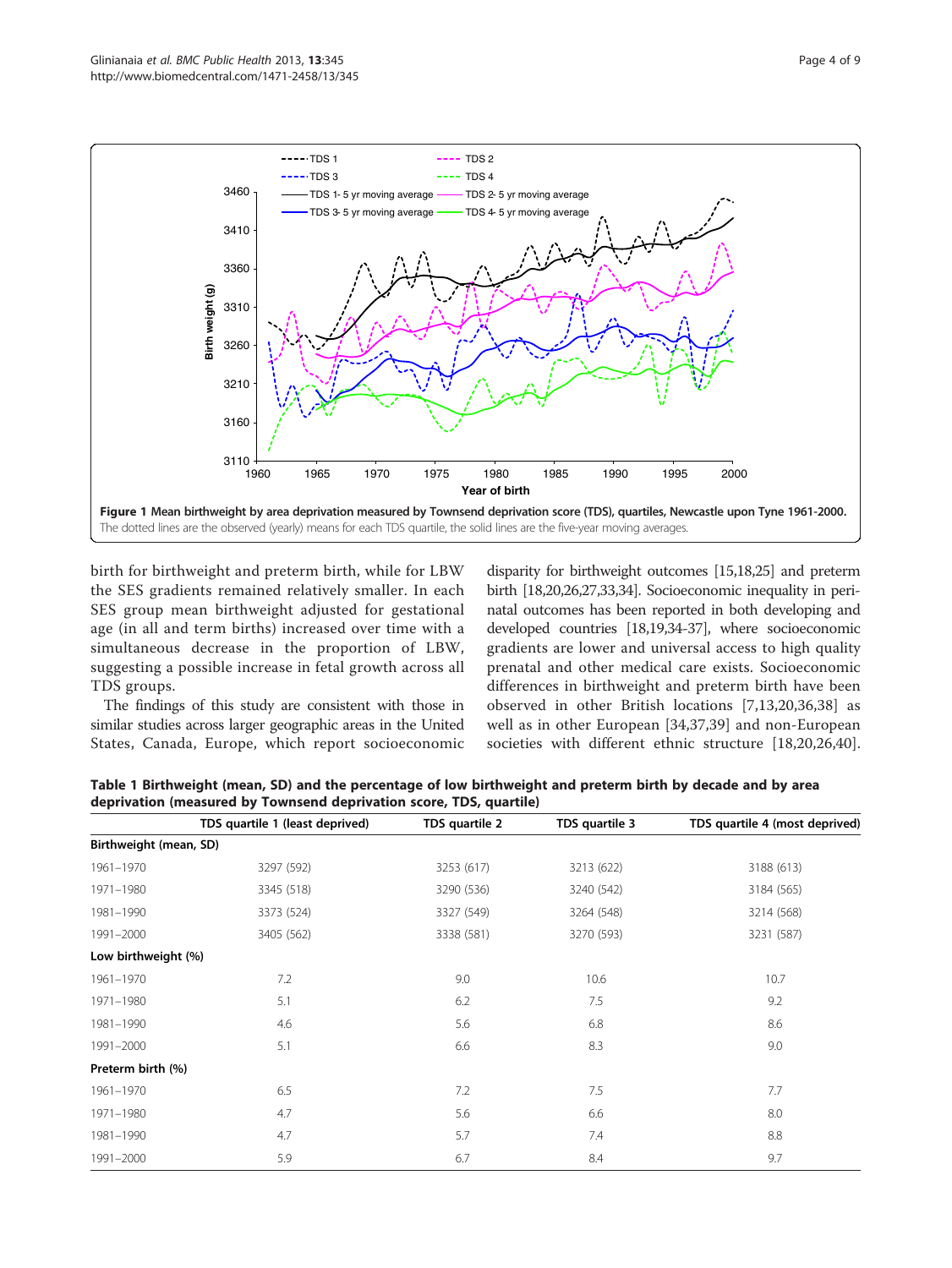<span id="page-5-0"></span>Glinianaia et al. BMC Public Health 2013, 13:345 Page 5 of 9 http://www.biomedcentral.com/1471-2458/13/345



proportions for each TDS quartile, the solid lines are the five-year moving averages of the yearly proportions.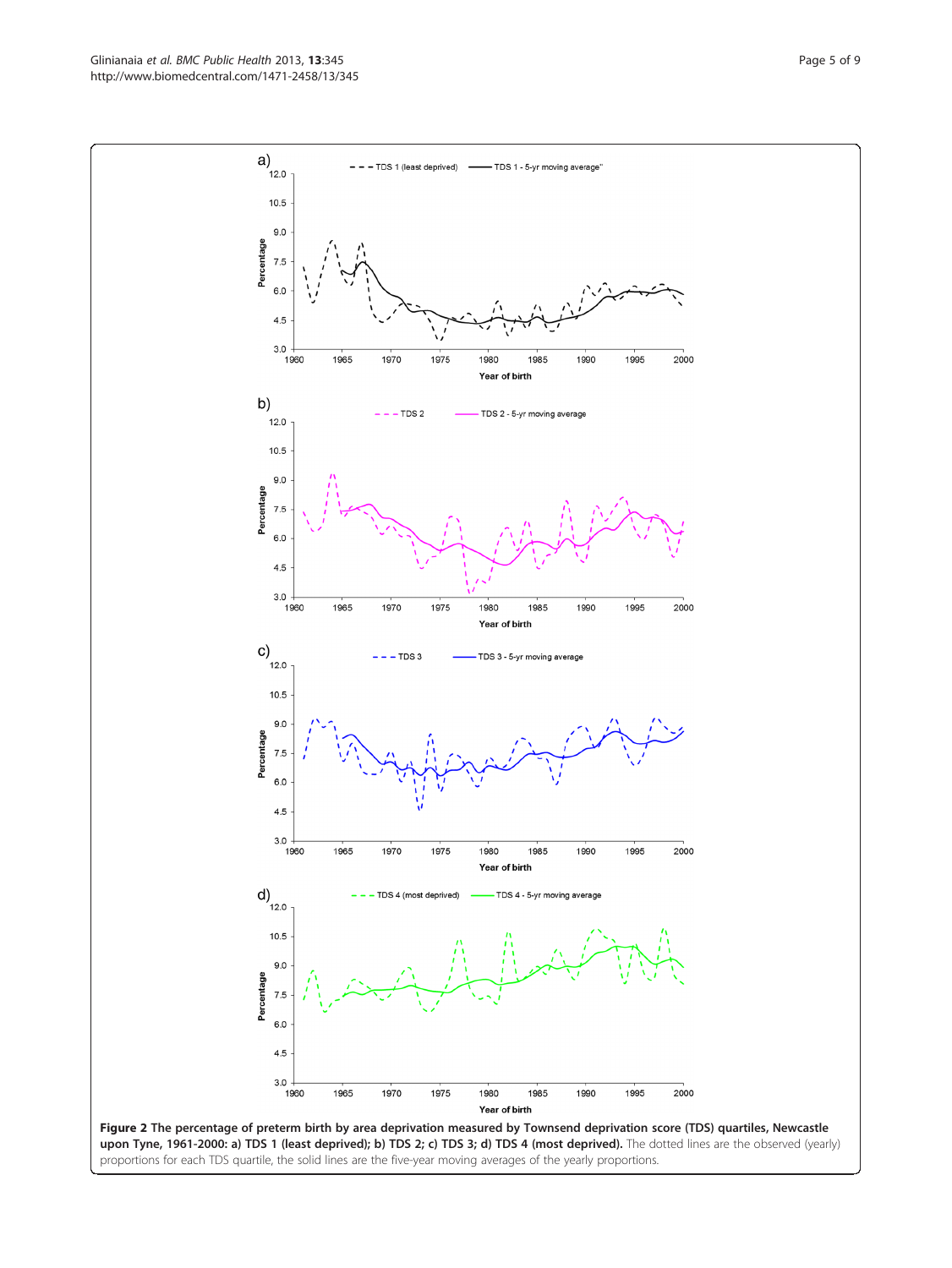|                                | TDS quartile 1 (least deprived)                                                                                             | TDS quartile 2                | TDS quartile 3                 | TDS quartile 4 (most deprived)  |
|--------------------------------|-----------------------------------------------------------------------------------------------------------------------------|-------------------------------|--------------------------------|---------------------------------|
| <b>Birthweight<sup>a</sup></b> |                                                                                                                             |                               |                                |                                 |
| 1961-1970                      | Ref                                                                                                                         | $-43.5$ ( $-61.7, -25.2$ )    | $-69.5$ ( $-88.5, -50.5$ )     | $-113.4$ ( $-133.0$ , $-93.8$ ) |
| 1971-1980                      | Ref                                                                                                                         | $-35.6$ ( $-50.6$ , $-20.6$ ) | $-71.7$ ( $-87.2$ , $-56.3$ )  | $-109.0$ ( $-125.0$ , $-93.0$ ) |
| 1981-1990                      | Ref                                                                                                                         | $-29.0$ ( $-42.5$ , $-15.5$ ) | $-71.5$ ( $-85.7, -57.3$ )     | $-103.8$ ( $-118.7$ , $-89.0$ ) |
| 1991-2000                      | Ref                                                                                                                         | $-42.9$ ( $-57.0$ , $-28.7$ ) | $-89.3$ ( $-104.3$ , $-74.4$ ) | $-97.5$ ( $-113.0$ , $-82.0$ )  |
| Low birthweight <sup>a</sup>   |                                                                                                                             |                               |                                |                                 |
| 1961-1970                      | Ref                                                                                                                         | 1.4(1.2, 1.7)                 | 1.6(1.3, 1.9)                  | 1.7(1.5, 2.1)                   |
| 1971-1980                      | Ref                                                                                                                         | $1.1$ (0.9, 1.3)              | 1.4(1.1, 1.6)                  | 1.5(1.3, 1.8)                   |
| 1981-1990                      | Ref                                                                                                                         | $1.2$ (1.0, 1.5)              | 1.4(1.2, 1.7)                  | 1.8(1.5, 2.1)                   |
| 1991-2000                      | Ref                                                                                                                         | 1.3(1.1, 1.6)                 | 1.6(1.4, 1.9)                  | 1.6(1.3, 1.9)                   |
| Preterm birth <sup>b</sup>     |                                                                                                                             |                               |                                |                                 |
| 1961-1970                      | Ref                                                                                                                         | $1.1$ (0.9, 1.2)              | $1.1$ (0.9, 1.3)               | $1.1$ (0.9, 1.3)                |
| 1971-1980                      | Ref                                                                                                                         | $1.1$ (0.9, 1.3)              | 1.3(1.1, 1.5)                  | 1.5(1.3, 1.7)                   |
| 1981-1990                      | Ref                                                                                                                         | $1.2$ $(1.0, 1.4)$            | 1.6(1.4, 1.8)                  | 1.8(1.6, 2.1)                   |
| 1991-2000                      | Ref                                                                                                                         | $1.1$ (0.9, 1.3)              | 1.3(1.2, 1.5)                  | 1.5(1.3, 1.7)                   |
| 24.11.16                       | $\cdots$<br>and the state of the state of the state of the state of the state of the state of the state of the state of the |                               |                                |                                 |

<span id="page-6-0"></span>Table 2 Linear regression coefficients (95% confidence interval (95% CI)) for the change in birthweight and odds ratios (95% CI) for the change in the percentage of low birthweight and preterm birth by decade and by area deprivation group (Townsend deprivation score, TDS, quartile)

<sup>a</sup>Adjusted for gestational age, maternal age, parity and infant sex.

<sup>b</sup>Adjusted preterm birth models did not include gestational age.

The inequalities in perinatal outcomes, particularly in fetal growth restriction, between more and less affluent socioeconomic groups are consistent across different societies irrespective of the measures of SES employed: individual, e.g. parental education [\[15\]](#page-9-0), social class based on paternal occupation [[41\]](#page-9-0), or area-based measures [[40,41\]](#page-9-0). Racial differences [\[15,40\]](#page-9-0) or maternal demographic characteristics [[15\]](#page-9-0) cannot entirely explain the SES inequalities, although their contribution is substantial in locations with multiethnic populations. Despite an established association of SES with birthweight and/or preterm birth, only few population-based studies from European countries investigated temporal trends in the association of SES with these outcomes [[34](#page-9-0),[36,37,39](#page-9-0)]. These studies, exploring trends during the last 20 years of the  $20<sup>th</sup>$  century, showed that the SES gap was either relatively stable or, similar to other health outcomes [[23](#page-9-0)], was widening with time, despite temporal changes in society structure, maternal demographic characteristics

and efforts to equalise access to medical care for all social groups. This tendency did not improve for very preterm birth (22–32 weeks) rate during 1994–2003 in the Trent health region, UK [[13](#page-9-0)]. Our Newcastle study over the four decades, which were characterised by economy transformation in parallel with temporal changes in social structure of the population, demographic characteristics (maternal age and parity) and improvement in people's living conditions, nutrition and prenatal care, found that the gap between most and least deprived groups did not narrow for birthweight and widened for preterm birth.

Socioeconomic inequality in birthweight is shown to be mediated by factors which can directly affect fetal growth, such as fetal exposure to maternal smoking [\[22](#page-9-0)]. The interaction between measures of socioeconomic and physical environment (i.e. traffic-related exposure) has been also demonstrated for birthweight, but less so for preterm birth [\[21](#page-9-0)]. The factors mediating the impact of socioeconomic inequality on birthweight may differ

Table 3 Change in birthweight adjusted for gestational age by decade and by area deprivation group (Townsend deprivation score, TDS, quartile) with corresponding 95% confidence intervals (95% CI)

|                                                 | TDS quartile 1 (least deprived) | TDS quartile 2      | TDS quartile 3     | TDS quartile 4 (most deprived) |  |
|-------------------------------------------------|---------------------------------|---------------------|--------------------|--------------------------------|--|
| Change in birthweight (g) (95% CI) <sup>a</sup> |                                 |                     |                    |                                |  |
| 1961-1970                                       | Ref                             | Ref                 | Ref                | Ref                            |  |
| 1971-1980                                       | 37.9 (22.4, 53.4)               | 43.4 (27.1, 59.6)   | 33.3 (16.5, 50.2)  | 32.3 (15.0, 49.5)              |  |
| 1981–1990                                       | 83.2 (67.8, 98.6)               | 105.7 (89.6, 121.8) | 99.2 (82.6, 115.8) | 107.3 (90.2, 124.3)            |  |
| 1991-2000                                       | 102.4 (86.7, 118.1)             | 107.4 (91.1, 123.7) | 95.1 (78.6, 111.6) | 124.9 (108.0, 141.9)           |  |

<sup>a</sup>Adjusted for gestational age, maternal age, parity and infant sex.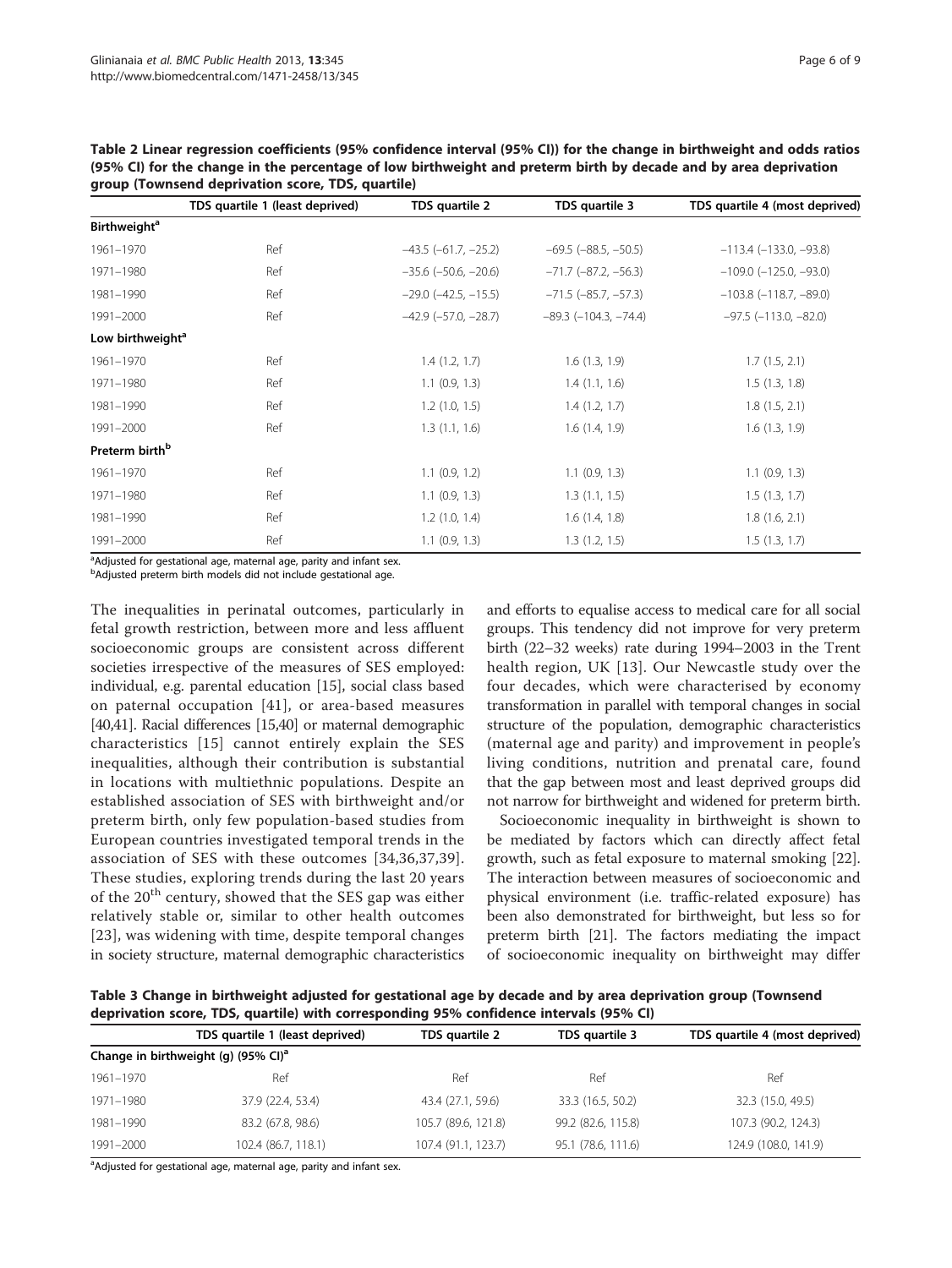between developing and developed countries. Differences in nutrition and access to medical care may be more important in developing countries [\[2](#page-8-0)], whereas differences in maternal anthropometric characteristics, such as pre-pregnancy weight, BMI [[42](#page-9-0)], lifestyle [[22](#page-9-0)], and environmental exposure, such as air pollution [[21](#page-9-0)], may be leading contributors in industrialised countries. The adjustment for such individual-level factors as gestational age, maternal age, parity and infant sex attenuated our results of reduced birthweight in all TDS quartiles compared to the reference least deprived quartile. The analysis of the association between mean maternal age by TDS quartile for each decade showed that in all four decades, mean maternal age was significantly higher for the least deprived group compared to the more deprived groups, gradually decreasing from the least deprived to the most deprived group in the last three decades (Additional file [1:](#page-8-0) Table S1). These differences in mean maternal age may have contributed to the socioeconomic inequality in birthweight, as younger maternal age is known to be associated with lower birthweight. However, the socioeconomic gradients in birthweight were evident after adjustment for maternal age in the model, suggesting the independent effect of SES on birthweight.

The above mediators of the association of SES with fetal growth are less important for preterm birth. A systematic review showed that maternal anthropometric features such as BMI, pre-pregnancy weight and maternal height were poor predictors of preterm delivery [[43](#page-9-0)]. Cigarette smoking, a powerful mediator of the association between SES and fetal growth, may also mediate the relationship between SES and preterm birth, but to a lesser extent [\[2](#page-8-0)[,44\]](#page-9-0). Other interrelated factors that may play a role in preterm birth, such as infection, e.g. bacterial vaginosis, and psychosocial stress [\[17,45](#page-9-0)], were suggested to be also linked with socioeconomic deprivation but the evidence for this is inconsistent [\[17\]](#page-9-0).

The recent trend in increasing proportion of preterm birth observed in many countries may have resulted in part from more frequent obstetric interventions in compromised pregnancies at an earlier gestation as a result of improved survival of preterm babies. In this study, there was an increase in caesarean section from 1961 to 2000 [[31](#page-9-0)], but the increase was similar across all four TDS groups (data not shown). Hence, the increase in the prevalence of preterm birth in the most deprived groups cannot be attributed to the higher increase in caesarean section compared to the least deprived groups in this population. A higher proportion of singleton pregnancies due to assisted conceptions may have contributed to the overall increase in the prevalence of preterm birth in the last decade of the study period [[46](#page-9-0)], but it is more likely that their proportion was higher among women from advantaged SES groups and therefore cannot explain the rise in the prevalence of preterm birth in the more deprived groups.

This study has a number of strengths which have been described in detail elsewhere [[31\]](#page-9-0). The validity of the long-term trends in birthweight and preterm birth with respect to area deprivation depends on the completeness and accuracy of the data across the study period, including gestational age estimation, which is one of the major strengths of the dataset [[31](#page-9-0)]. Briefly, the accuracy of the data was ensured by multiple checking and internal and external cross-validation of the data. Estimation of gestational age was made as consistent as possible being mainly based on calculated values using the recorded estimated date of delivery (i.e. LMP based) throughout the study period rather than on the gestational weeks recorded in the neonatal records. The recorded gestational age may have been based on the ultrasound data for the later years if there was uncertainty in the LMP date or a significant discrepancy between the two estimates. Thereby we limited potential bias due to differences in sources for gestational age estimation over 40 years. Furthermore, we also demonstrated that temporal trends in birth numbers were similar to national and regional ones [\[31\]](#page-9-0), which adds to the data validity. Data on gestational age and birthweight were missing for the majority of home births in the first decade of the study. Due to the lack of information from birth ledgers, it was not possible to assess whether there was a clear pattern in the distribution of home births by area deprivation in the early 1960s. As these births were not included in this analysis, data on birthweight and gestational age outcomes used in this study were compared across hospital births by decade and by TDS quartile (the percentage of home births in the last three decades of the study was very low, 1–2%). Perinatal mortality rates were lower among intended home births compared to hospital births in Newcastle upon Tyne during 1960–69 [[47\]](#page-9-0), suggesting that there was a lower percentage of LBW and preterm babies among them, but we were not able to prove this using our data.

In this study we used an area-based composite scoring method to identify the neighbourhood SES of the postcode area and assigned the same status to all mother/infant pairs residing within that postcode. Previous UK studies of birthweight outcomes showed that area-based TDS, as a proxy measure of SES, was a reliable alternative to individual measures [[41](#page-9-0)]. Area deprivation measures are considered a better estimator of social gradient associated with birthweight [\[38,41](#page-9-0)]. A study from Newcastle found that TDS at the ED level was a good proxy for individual level deprivation to predict self-reported health [[48\]](#page-9-0). Nevertheless, we cannot completely rule out misclassification of SES, whereby relatively deprived families may reside within affluent neighbourhoods or vice versa, but this effect is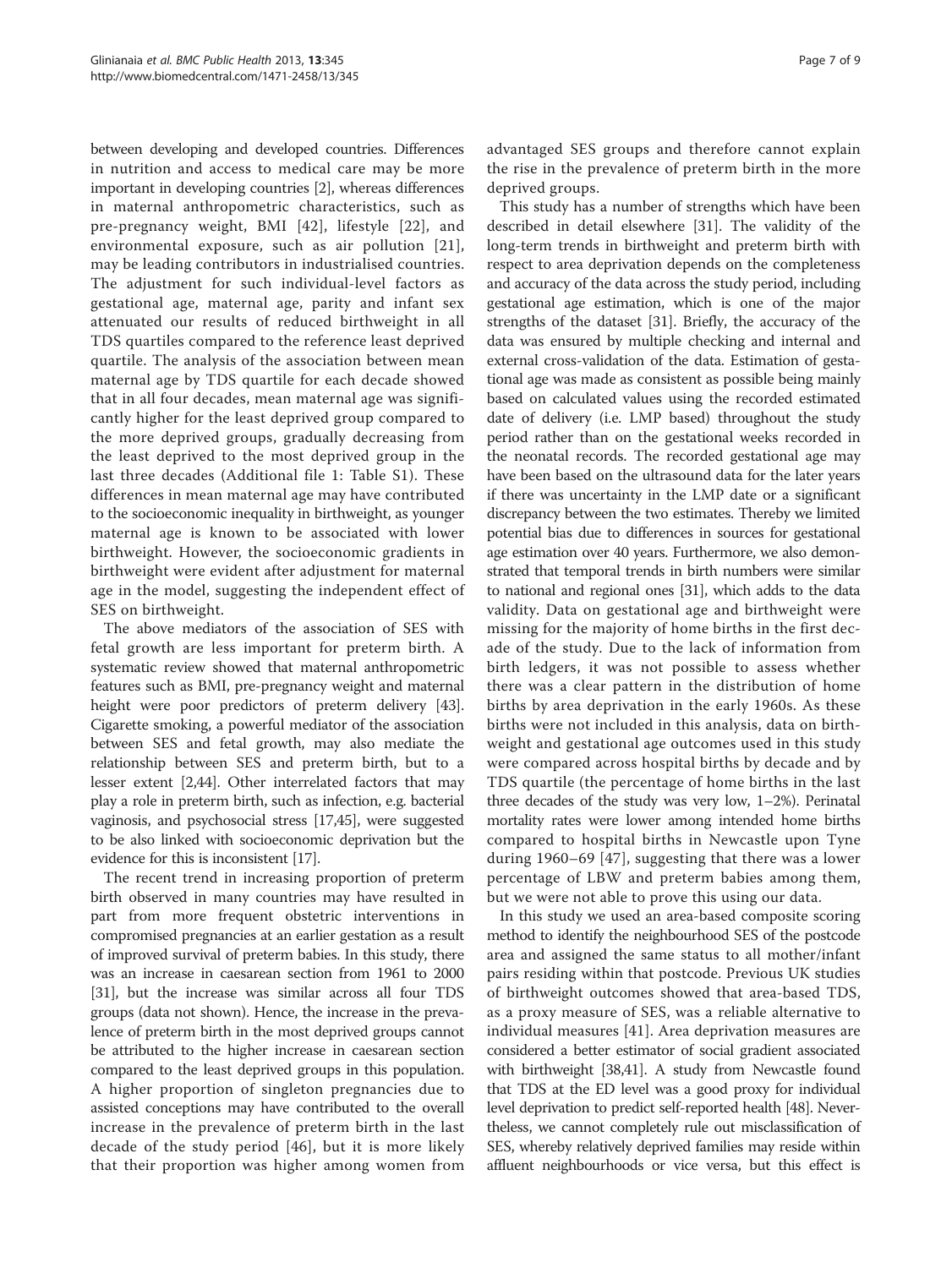<span id="page-8-0"></span>likely to be random. TDS calculation for 1997–2000 was based on data at ward level, a larger area than ED, which could have resulted in misclassification of births into TDS quartiles. However, the misclassification could occur in both directions and is unlikely to have a major impact on LBW and preterm birth rates in the last decade. The temporal trend of TDS for specific locations, and therefore the inequalities in TDS, may have been influenced by the implementation of local and national policies. An example for such trend is the implementation of the Housing Act 1980, which gave five million council house tenants in England and Wales the 'Right to Buy' their house from their local authority at a discount price. This policy may have favourably affected the TDS for a number of households in Newcastle upon Tyne for the two last decades, 1981–90 and 1991–2000, as home ownership is one of the variables for TDS calculation. However, a previous paper from Newcastle upon Tyne [\[31](#page-9-0)] reported that the gap between the most affluent and the most deprived groups of the population widened over the study period, which does not indicate that this policy substantially improved inequalities. We are not able to quantify the effect of the 'Right to Buy' policy on the TDS and the observed inequalities, but we can speculate that they would have been more pronounced if it was not implemented.

One of the study limitations was lack of data on maternal smoking, an important determinant of fetal growth, which did not allow us to examine the direct contribution of smoking to the association of SES with LBW and preterm birth. Information on some maternal anthropometric characteristics such as height, BMI or pre-pregnancy weight, which may have mediated the association between area-based deprivation and birthweight, but not preterm birth [[43\]](#page-9-0), was also not available in the routine neonatal records, a major data source of the study. We did not consider lack of another possible modifier of SES on birthweight or preterm birth, such as ethnic disparity [[15,40\]](#page-9-0), to be an important limitation of our study as Newcastle had a low percentage of ethnic minority groups (2%) [[28](#page-9-0)].

## Conclusion

The study confirmed the role of socioeconomic inequalities on birthweight, LBW and preterm birth. The gap between the most and least deprived groups did not narrow for birthweight outcomes and widened for preterm birth over the four decades. These findings deserve due attention from a public health perspective. Further monitoring of changes in the association between SES and birth outcomes at the population level is important for prioritising public health interventions. Future studies are encouraged to use individual-level information on factors mediating the effects of socioeconomic inequality on birth outcomes to quantify their direct contribution and to determine the main target groups for interventions.

## Additional file

[Additional file 1: Table S1.](http://www.biomedcentral.com/content/supplementary/1471-2458-13-345-S1.doc) Mean (SD) maternal age (years) by decade of birth and by area deprivation group (Townsend deprivation score, TDS, quartile).

### Abbreviations

BMI: Body mass index; CI: Confidence interval; ED: Enumeration district; LBW: Low birthweight; LMP: Last menstrual period; OR: Odds ratio; PAMPER: Particulate Matter and Perinatal Events Research; SD: Standard deviation; SES: Socioeconomic status; TDS: Townsend deprivation score.

#### Competing interests

The authors declare that they have no competing interests.

#### Authors' contributions

SVG, JR, MSP, LP and TPM contributed to the conception and design of the study, RG carried out the statistical analysis and SVG drafted the manuscript. All authors participated in the interpretation of the results, reviewed the paper for important intellectual content and read and approved the final version of the manuscript.

#### Acknowledgments

We thank Richard Hardy who was responsible for maintaining the birth record database. We are grateful to the data entry staff for helping to construct the PAMPER birth record database.

The PAMPER study was funded by the Wellcome Trust (grant number 072465/Z/03/Z). JR was funded by a Career Scientist Award from the National Institute of Health Research (UK Department of Health).

#### Author details

<sup>1</sup>Institute of Health & Society, Newcastle University, Newcastle upon Tyne England, UK. <sup>2</sup>Department of Public Health Sciences, University of California, Davis, USA. <sup>3</sup> Departments of Medicine and Pediatrics, Dalhousie University, Halifax, NS, Canada. <sup>4</sup>Institute of Health & Society, Newcastle University, Baddiley-Clark Building, Richardson Road, Newcastle upon Tyne NE2 4AX, UK.

#### Received: 25 May 2012 Accepted: 9 April 2013 Published: 15 April 2013

#### References

- 1. Callaghan W, MacDorman M, Rasmussen S, Qin C, Lackritz EM: The contribution of preterm birth to infant mortality rates in the United States. Pediatrics 2006, 118:1566–1573.
- 2. Kramer MS: Determinants of low birth weight: methodological assessment and meta-analysis. Bull World Health Organ 1987, 65:663–737.
- 3. Moser K: Gestation-specific infant mortality by social and biological factors among babies born in Enland and Wales in. Health Stat Q 2006, 2009:78–87.
- 4. Stephens BE, Vohr BR: Neurodevelopmental outcome of the premature infant. Pediatr Clin North Am 2009, 56:631–646.
- 5. Saigal S, Doyle LW: An overview of mortality and sequelae of preterm birth from infancy to adulthood. Lancet 2008, 371:261–269.
- 6. Johnson RC, Schoeni RF: Early-life origins of adult disease: national longitudinal population-based study of the United States. Am J Public Health 2011, 101:2317–2324.
- 7. Spencer NJ, Logan S, Gill L: Trends and social patterning of birthweight in Sheffield, 1985-94. Arch Dis Child Fetal Neonatal Ed 1999, 81:F138–F140.
- 8. Branum AM, Schoendorf KC: Changing patterns of low birthweight and preterm birth in the United States, 1981-98. Paediatr Perinat Epidemiol 2002, 16:8–15.
- 9. Glinianaia SV, Rankin J, Bell R, Pearce MS, Parker L: Temporal changes in the distribution of population risk factors attenuate the reduction in perinatal mortality. J Clin Epidemiol 2005, 58:1299–1307.
- 10. Skjaerven R, Gjessing H, Bakketeig L: Birthweight by gestational age in Norway. Acta Obstet Gynecol Scand 2000, 79:440–449.